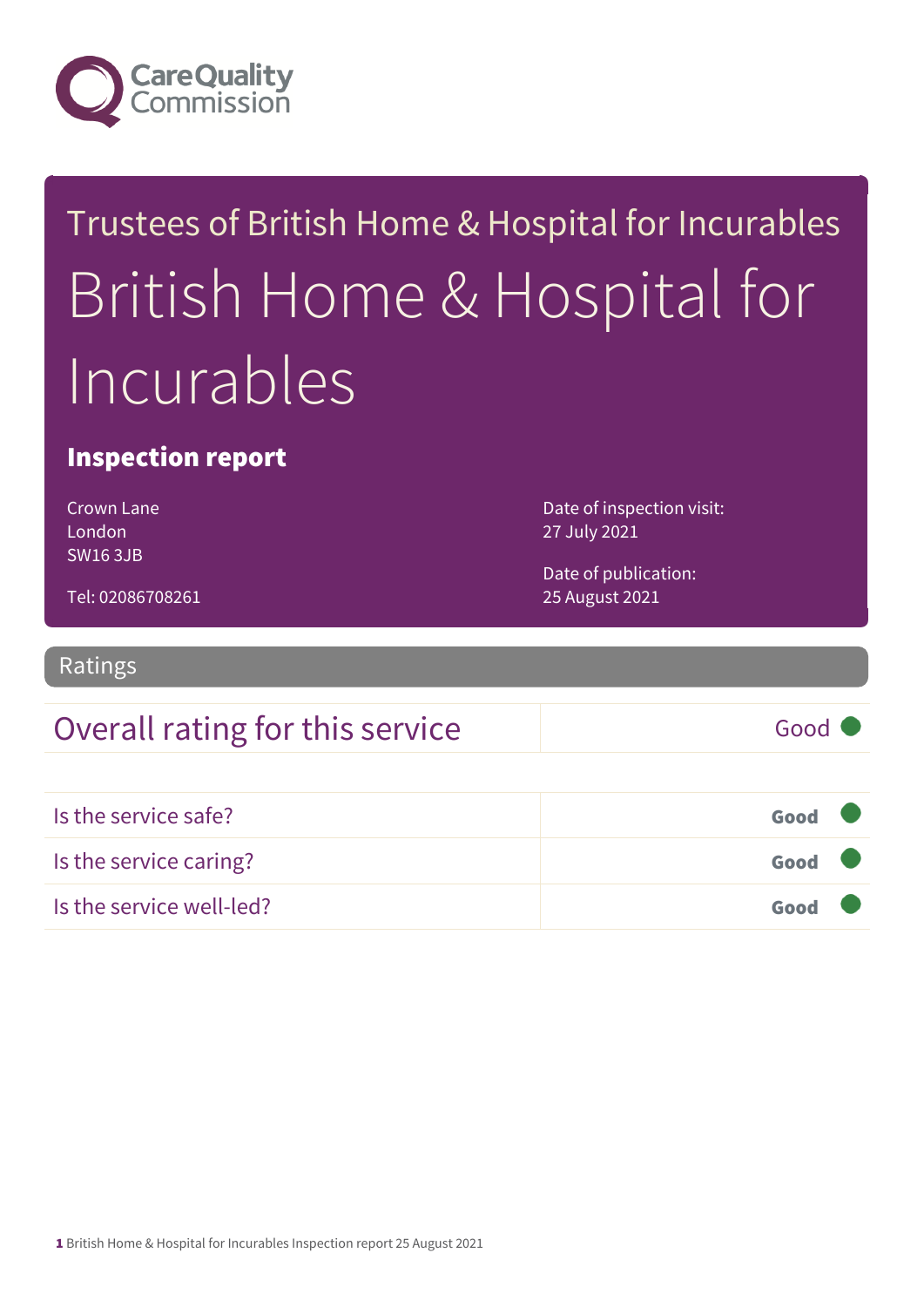## Summary of findings

### Overall summary

#### About the service

The British Home and Hospital for Incurables (which is known as The British Home) is a residential care home providing accommodation and nursing care for up to 127 people with physical disabilities. At the time of inspection, 70 people were using the service.

#### People's experience of using this service and what we found

At the previous inspection, we found the provider needed to make improvements in relation to dignity and respect and good governance. At this inspection, we found that sufficient improvements had been made.

People were happy with the quality of care they received. People were protected from the risk of avoidable harm. Risks to people's health were assessed and managed. Staff knew how to identify and report abuse. The registered manager and provider ensured people received care delivered in a kind and compassionate manner. The registered ensured staff were supported to undertake their roles. Sufficient numbers of staff were deployed to deliver care and meet people's needs. People and their relatives felt the service was managed well. Audits were carried out and action taken to make improvements to the quality of care provided.

We were assured the provider was following national guidance on good infection prevention and control protocols in relation to the COVID-19 pandemic. Measures were in place to mitigate risks in relation to COVID-19 pandemic and protect people from the risk of acquiring infections. Staff were trained and followed guidance to respond to Covid-19 and other infection outbreaks effectively. Sufficient Personal Protective Equipment was made available to staff who used it appropriately. Visitors underwent COVID-19 checks to minimise the risk of spreading of infection.

For more details, please see the full report which is on the CQC website at www.cqc.org.uk

#### Rating at last inspection and update.

The last rating for this service was requires improvement (published 12 February 2020) and there were two breaches of regulation in relation to dignity and care and good governance. The provider completed an action plan after the last inspection to show what they would do and by when to improve.

At this inspection enough improvement had been made and the provider was not in breach of regulation in relation to dignity and care and governance. The service is now rated good.

This report only covers our findings in relation to the key questions; Is the service safe, caring and well-led.

#### Why we inspected

This was a planned inspection based on the previous rating and the breaches found at the last inspection. A decision was made for us to inspect and examine improvements against the breaches. As a result, we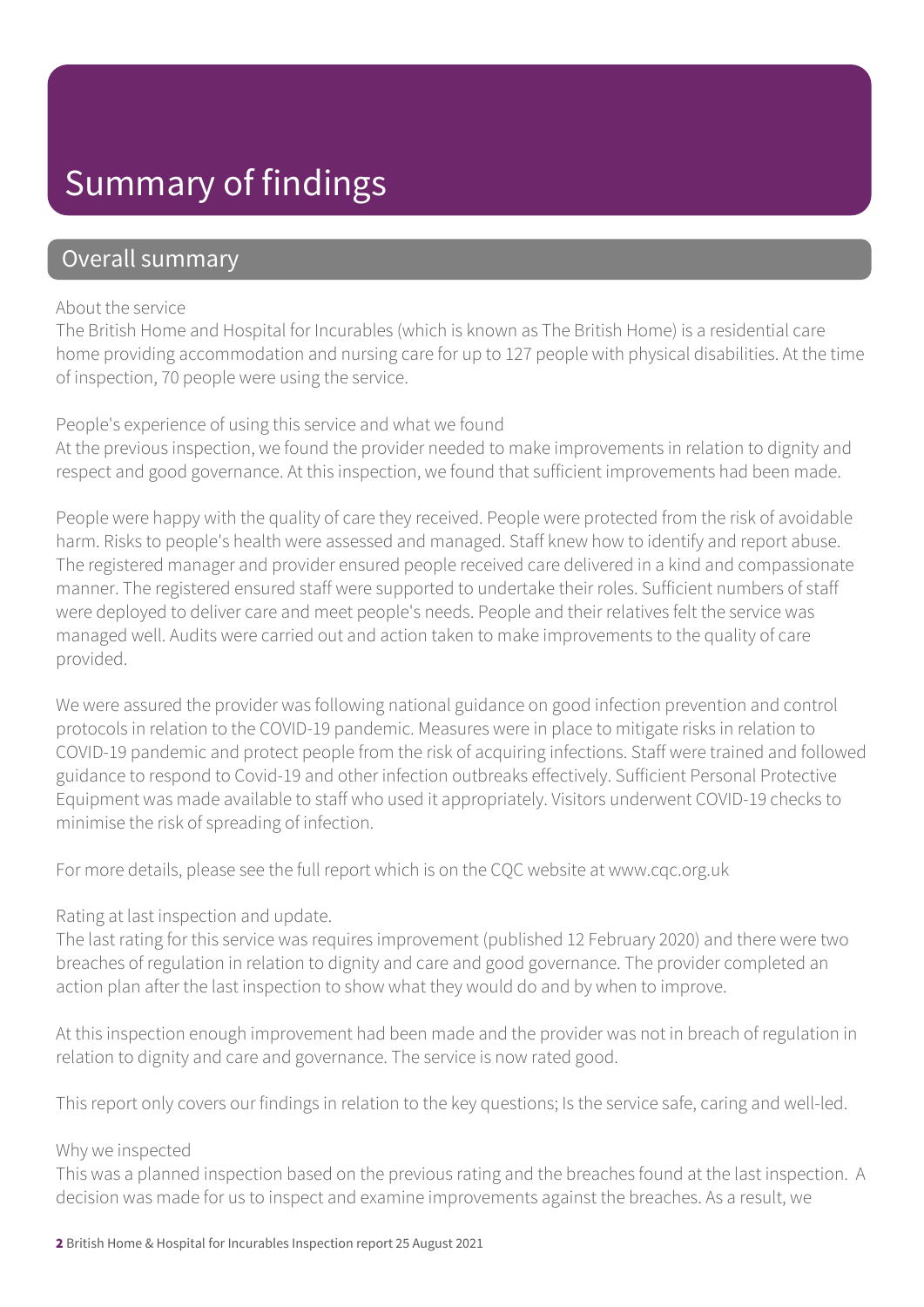undertook a focused inspection to review the key questions of Safe, Caring and Well-led only.

We reviewed the information we held about the service. No areas of concern were identified in the other key questions. We therefore did not inspect them. Ratings from previous comprehensive inspections for the key questions of effective and responsive were used in calculating the overall rating at this inspection.

We also looked at infection prevention and control measures under the Safe key question. We look at this in all care home inspections even if no concerns or risks have been identified. This is to provide assurance that the service can respond to COVID-19 and other infection outbreaks effectively.

#### Follow up

We will continue to monitor information we receive about the service until we return to visit as per our inspection strategy. If we receive any concerning information we may inspect sooner.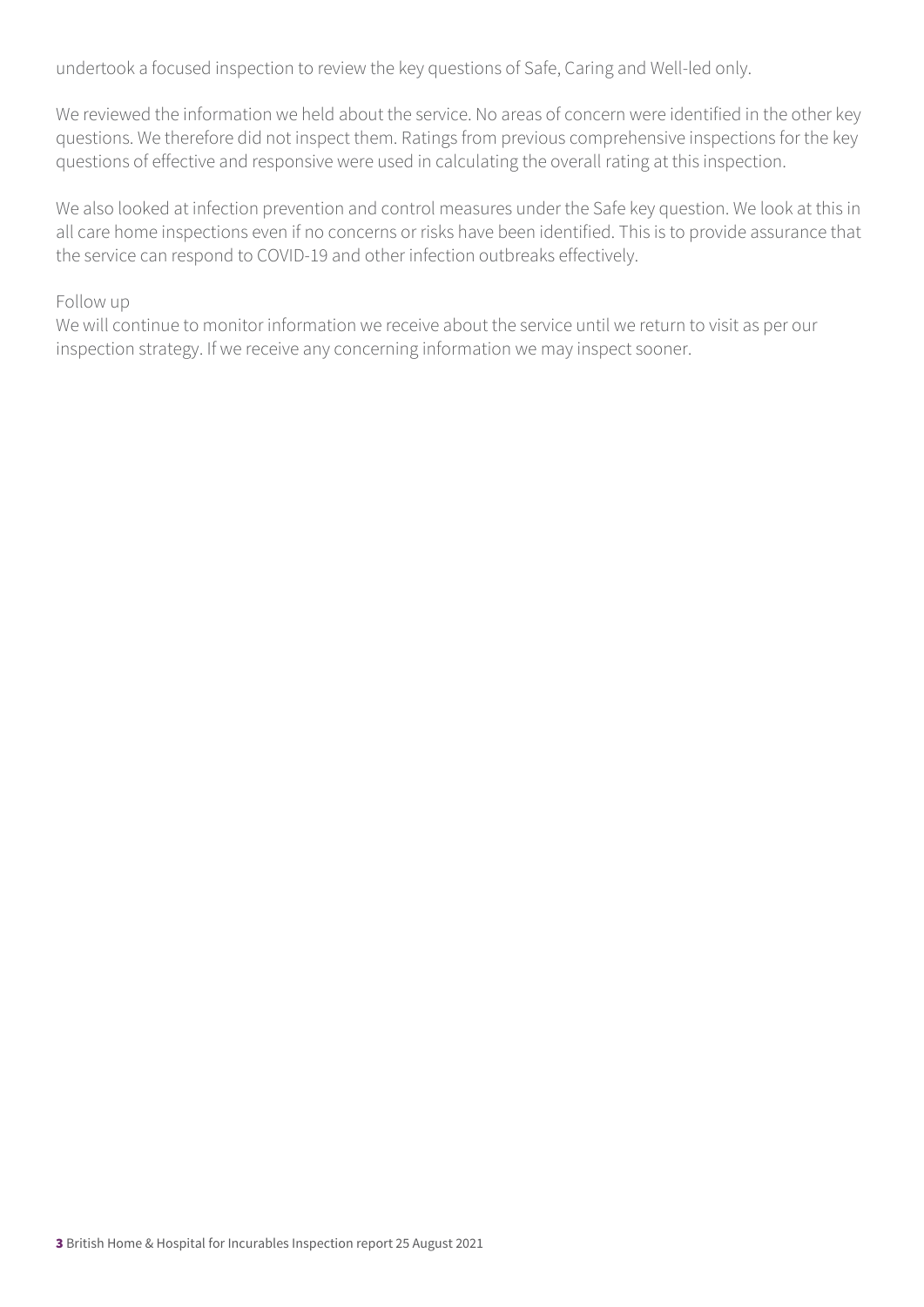### The five questions we ask about services and what we found

We always ask the following five questions of services.

| Is the service safe?                        | Goo  |
|---------------------------------------------|------|
| The service was safe.                       |      |
| Details are in our safe findings below.     |      |
| Is the service caring?                      | Good |
| The service was caring.                     |      |
| Details are in our caring findings below.   |      |
| Is the service well-led?                    | Good |
| The service was well-led.                   |      |
| Details are in our well-led findings below. |      |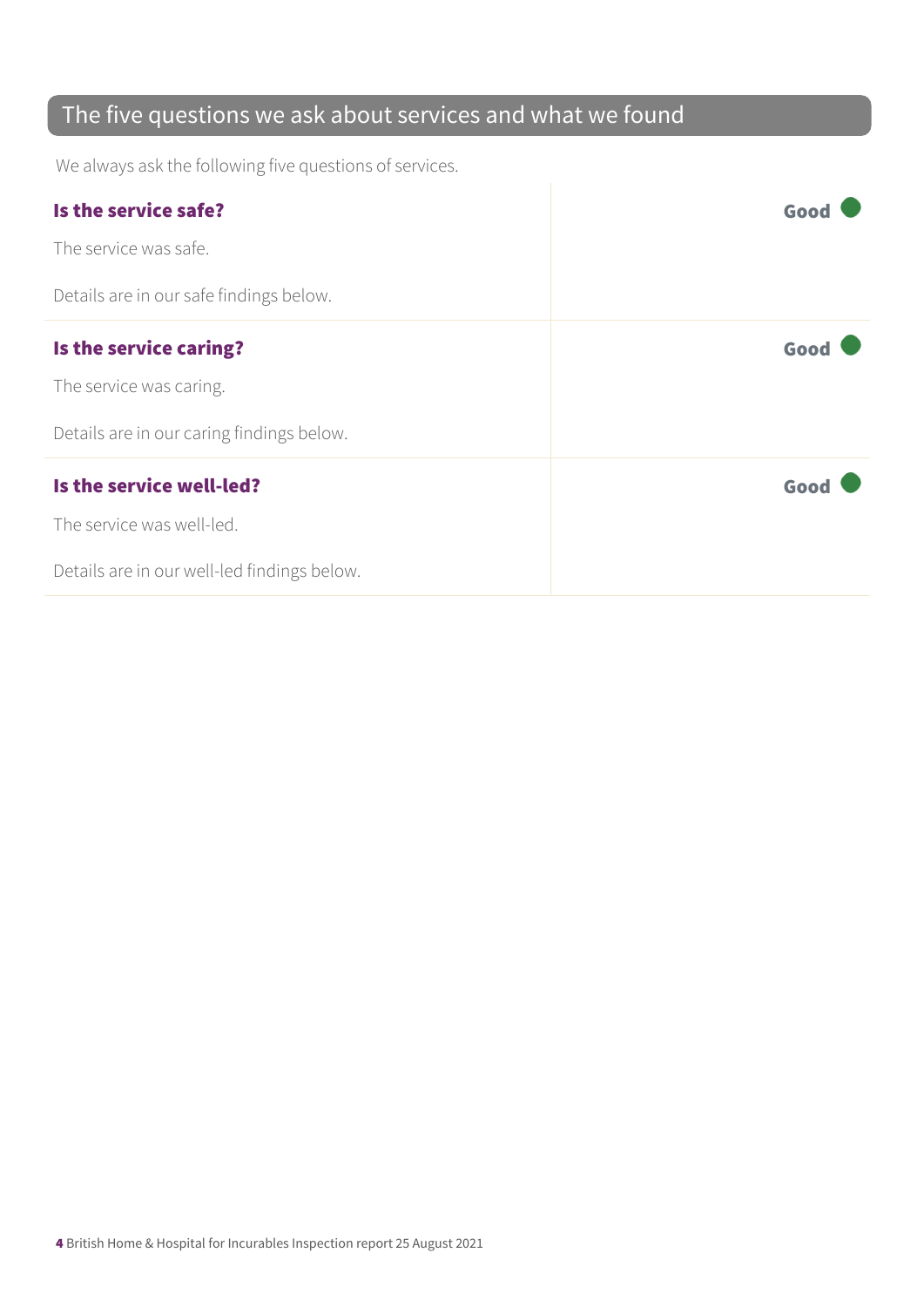

# British Home & Hospital for Incurables

Detailed findings

# Background to this inspection

#### The inspection

We carried out this inspection under Section 60 of the Health and Social Care Act 2008 (the Act) as part of our regulatory functions. We checked whether the provider was meeting the legal requirements and regulations associated with the Act. We looked at the overall quality of the service and provided a rating for the service under the Care Act 2014.

#### Inspection team

The inspection team consisted of three inspectors and two Experts by Experience. An Expert by Experience is a person who has personal experience of using or caring for someone who uses this type of care service

#### Service and service type

British Home & Hospital for Incurables is a 'care home'. People in care homes receive accommodation and nursing or personal care as a single package under one contractual agreement. CQC regulates both the premises and the care provided, and both were looked at during this inspection.

The service had a manager registered with the Care Quality Commission. This means they and the provider are legally responsible for how the service is run and for the quality and safety of the care provided.

Notice of inspection This inspection was unannounced.

#### What we did before inspection

We reviewed information we held about the service, including details about incidents the provider must notify us about, such as abuse or when a person injures themselves or others. We contacted relevant agencies such as the local authority and safeguarding teams. We used all this information to plan our inspection.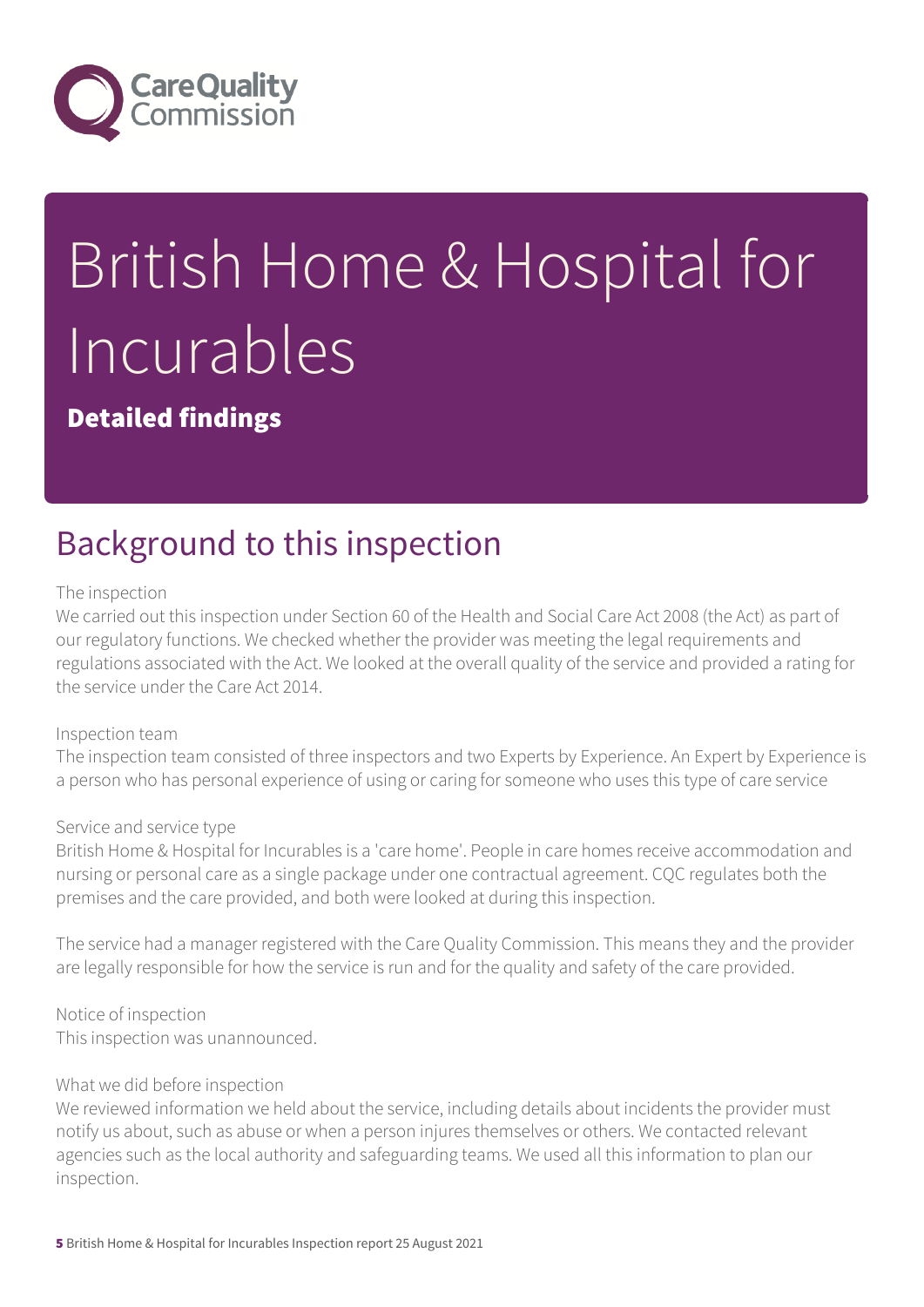The provider was not asked to complete a provider information return prior to this inspection. This is information we require providers to send us to give some key information about the service, what the service does well and improvements they plan to make. We took this into account when we inspected the service and made the judgements in this report.

#### During the inspection

We spoke with 20 people who used the service and two relatives. We spoke with 23 members of staff including the registered manager, registered nurses, therapists, housekeepers, administrators and care staff.

In addition, we reviewed a range of records. This included nine care plans and risk assessments and other records relating to how the service is run. We looked at nine staff files in relation to staff recruitment and supervision. A variety of records relating to the management of the service, including policies and procedures were reviewed.

#### After the inspection

We asked the registered manager to send documents to further support how the service was run and to validate evidence found.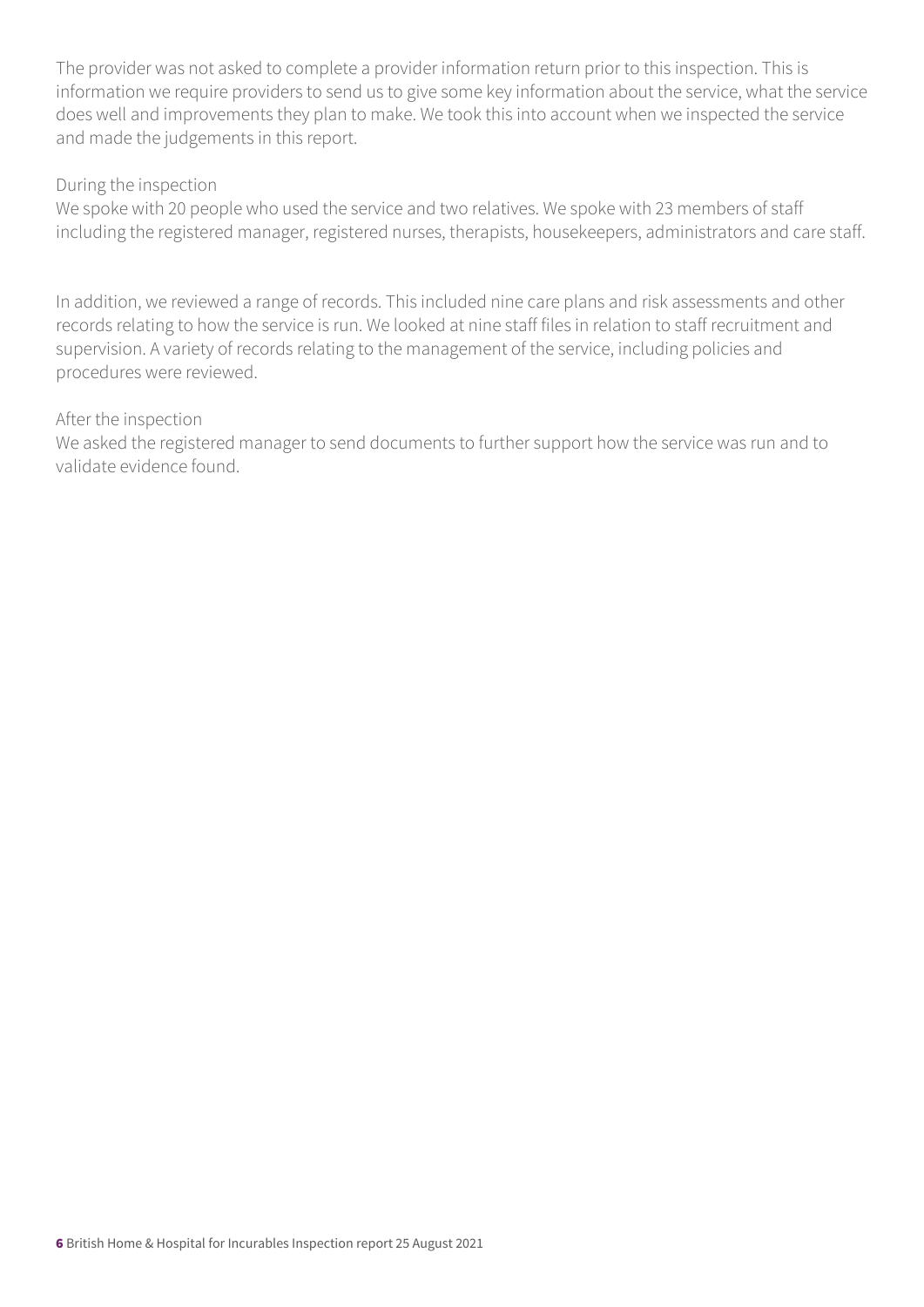### Is the service safe?

# Our findings

#### Our findings

Safe – this means we looked for evidence that people were protected from abuse and avoidable harm.

At the last inspection this key question was rated as good. At this inspection this key question has remained the same. This meant people were safe and protected from avoidable harm.

Systems and processes to safeguard people from the risk of abuse; Assessing risk, safety monitoring and management;

- People who used the service and relatives were protected people from avoidable harm. Comments included, "Yes I feel safe, staff check I'm ok" and "Yes (I feel my relative is safe)". Risks to people were assessed and managed.
- Staff followed the systems and processes in place to protect people from risk of abuse. Safeguarding referrals were made to the local authority when needed.
- Staff received training in safeguarding training and knew how to report concerns of unsafe practices. Staff had access to a safeguarding policy and procedures which was up to date.

#### Staffing and recruitment

● Staffing levels were adequate and recruitment processes were safe. People felt there were sufficient staff to deliver their care. Staff told us the service had enough staff although there were occasional busy periods. Records showed sufficient number of staff were deployed to meet people's needs.

Using medicines safely

- Medicines were managed in a safe manner.
- Medicines administration records (MAR's) were in place, completed and audited monthly.
- ●Staff received medicines training and their competence was regularly checked.

#### Preventing and controlling infection

● We were assured the provider was working within current guidance on good infection prevention and control guidelines in relation to the COVID-19 pandemic. Staff had access to sufficient Personal Protective Equipment. People and staff were tested regularly for COVID-19 The admissions process of people in the home was robust. Visitors underwent COVID-19 checks to minimise the risk of spreading of infection. The premises were visibly clean and hygienic. The provider's infection prevention and control policy was up to date.

Learning lessons when things go wrong

- The registered manager encouraged staff to be open and honest when things go wrong. This enabled a culture of providing good care, learning from mistakes and providing support when needed.
- Accidents and incidents were reported to the Care Quality Commission and the local authority and investigated in a timely manner.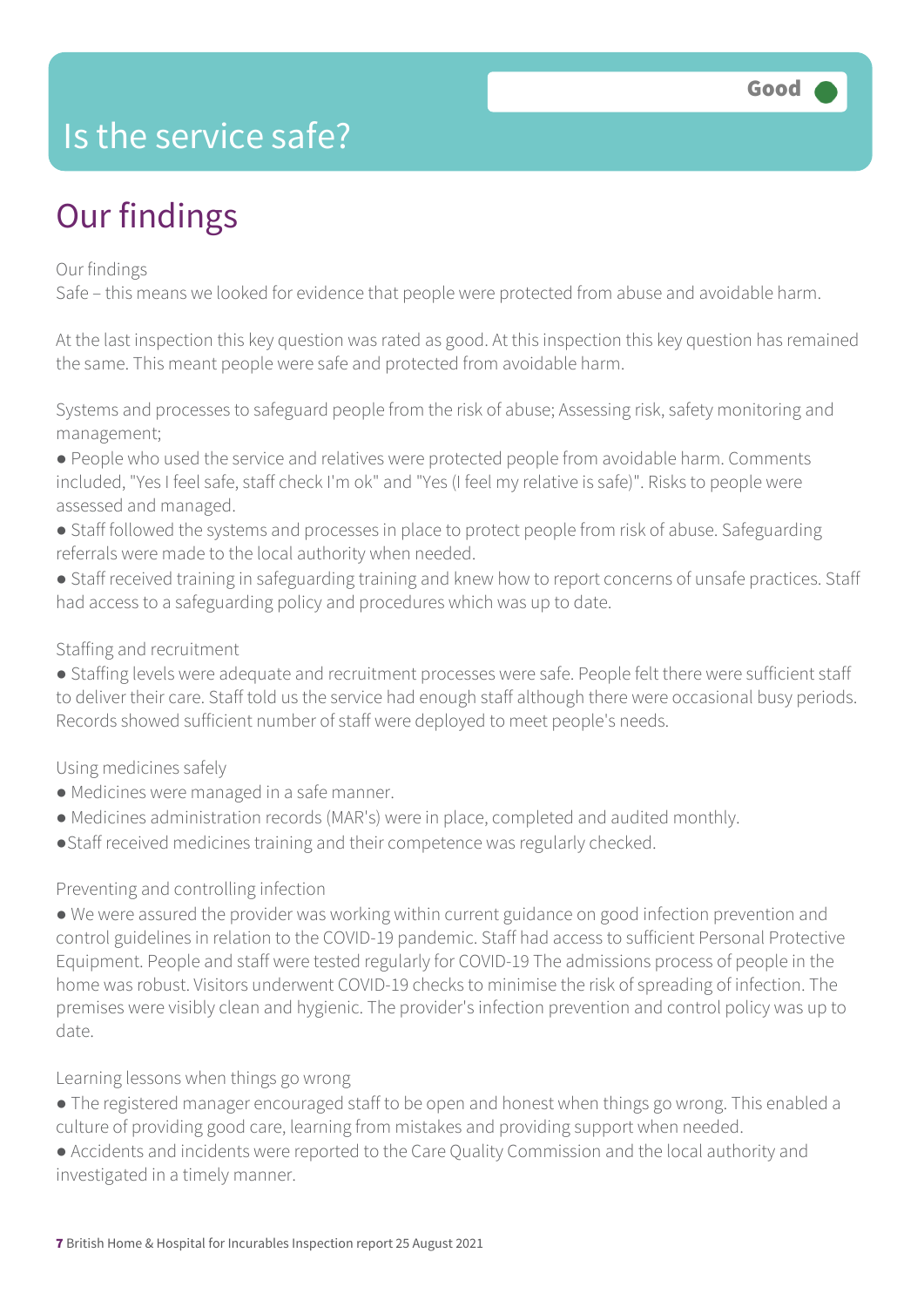### Is the service caring?

## Our findings

Caring – this means we looked for evidence that the service involved people and treated them with compassion, kindness, dignity and respect

At the last inspection this key question was rated as Requires improvement. At this inspection this key question has now improved to good. This meant people were supported and treated with dignity and respect; and involved as partners in their care.

Ensuring people are well treated and supported; respecting equality and diversity At the last inspection, we found people were not always treated with compassion and kindness. This was a breach of regulation 10 (dignity and respect) of the Health and Social Care Act 2008 (Regulated Activities) Regulations 2014.

Enough improvement had been made at this inspection and the provider was no longer in breach of this part of regulation 10.

- People using the service and their relatives felt staff were kind and caring.
- We observed the majority of staff speaking to people with respect and compassion. Most staff spoke to people at eye level and adapted their communication to each person's level of understanding. For example, one person felt more relaxed and calmer if they walked along the corridor whilst talking. Staff facilitated this and were happy to spend time speaking to them in this way. We saw staff gently hold the hand of another person who was upset. Staff sat with them patiently and spoke with them until they felt better.
- Although most observations demonstrated a caring and friendly approach, there were some areas for improvement. For example, we saw one person tried to touch and kiss the neck of a staff member whilst they were being supported to mobilise. The staff member was abrupt with them. They turned away and said, "Don't touch me, don't kiss me." This demonstrated a poor understanding of the person's disposition and needs. During another observation we saw the relative of a person helping them to eat at lunchtime. This was a painstaking process due to the person's risk of aspiration and involved some intimate support. During this time a housekeeper was in the room mopping the floor and cleaning up. This meant a very personal process for this person was undignified because routine service was taking place around them. The registered manager continued to work with staff to highlight good practice. Supervisions, additional training and when needed disciplinary action was applied to ensure people were supported in a kind and caring manner.
- The provider carried out a residents' survey in 2021. The majority of people said staff were caring and friendly. People responded even more positively when asked about dignity.
- People's equality and diversity were respected. One person told us, "I have not seen any cause; any racism or sexism", "Everybody is treated equally but differently according to need" and "You are treated as if it was your own home."
- Staff received training in dignity and had access to an equality and diversity policy.

Supporting people to express their views and be involved in making decisions about their care ● People received person centred care and were able to express their views about the support they required.

Staff involved people and where possible their relatives in planning their care. One person told us, "By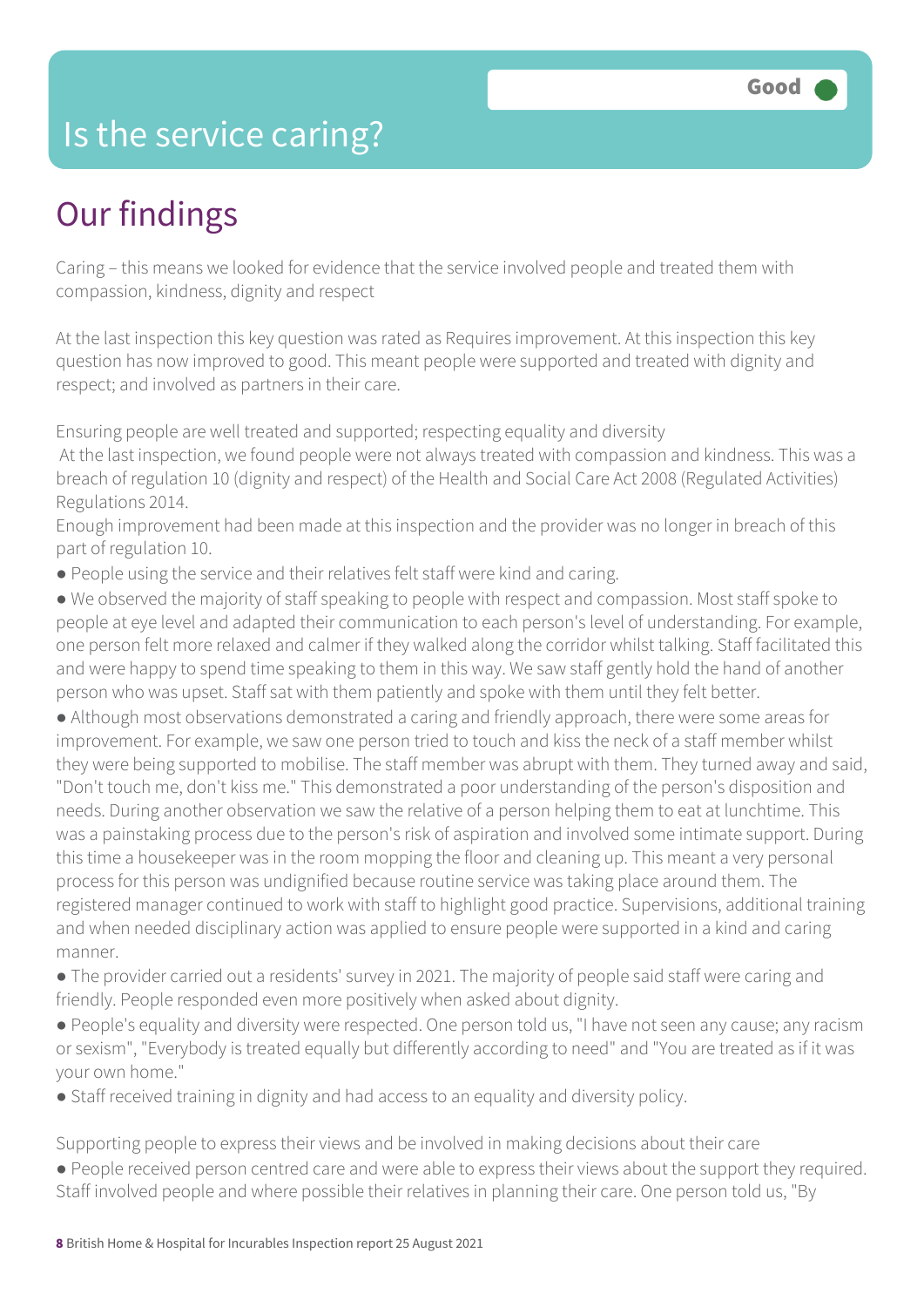coming into your room, staff talk to you, listen to your concerns" and "We have regular relative/residents' meetings so you can ask any questions needed about their care".

● People's rooms were personalised. One resident had regularly facilitated the 'Tea morning' where they chose the music for other residents to listen to. We saw people watching different TV programmes in their rooms.

● We observed people receiving therapy involved in making decisions about their care. Members of the therapy team worked closely with people on rehabilitation and reablement plans and we saw they were enthusiastic, empowering, and supportive. For example, reablement involved often difficult exercises that required people to exert significant energy and emotional commitment. Therapists involved people and supported them physically and emotionally during their sessions.

● Activities provided for people were limited due to the lockdown as activities coordinators and volunteers were restricted. Recruitment of two activities co-ordinator was underway to enable people to have more individualised one to one sessions when needed. We observed an activities coordinator work with people to lead and facilitate social activities, including music singalongs and activities to improve cognition. The activities coordinator clearly knew people well and looked forward to their sessions together. Staff told us the work of the coordinator was valuable and contributed significantly to people's mental wellbeing.

Respecting and promoting people's privacy, dignity and independence

● People's privacy and dignity were respected. People's comments included, "Everything is done to respect privacy , so if anyone comes in, they shut the door, press the green button, so everyone knows, so if people come with your washing and the green light is on, they don't just come in." We observed staff knocked on people's bedroom doors and sought permission to enter.

● During the inspection we observed some doors were wide open, others half open and some closed. We discussed with the registered manager how this may impact on the privacy and dignity of people. They told us, some people preferred to have their doors open to enable them continued interaction with different members of staff and other people as they went about their business in the home.

● Staff understood people's dependency levels and adapted care accordingly. Care plans reflected this and were detailed, up to date, and personalised. A cognitive psychology physiotherapist had recently joined the team. They provided targeted, highly specialised care to people with mental and physical health needs to support rehabilitation and reablement.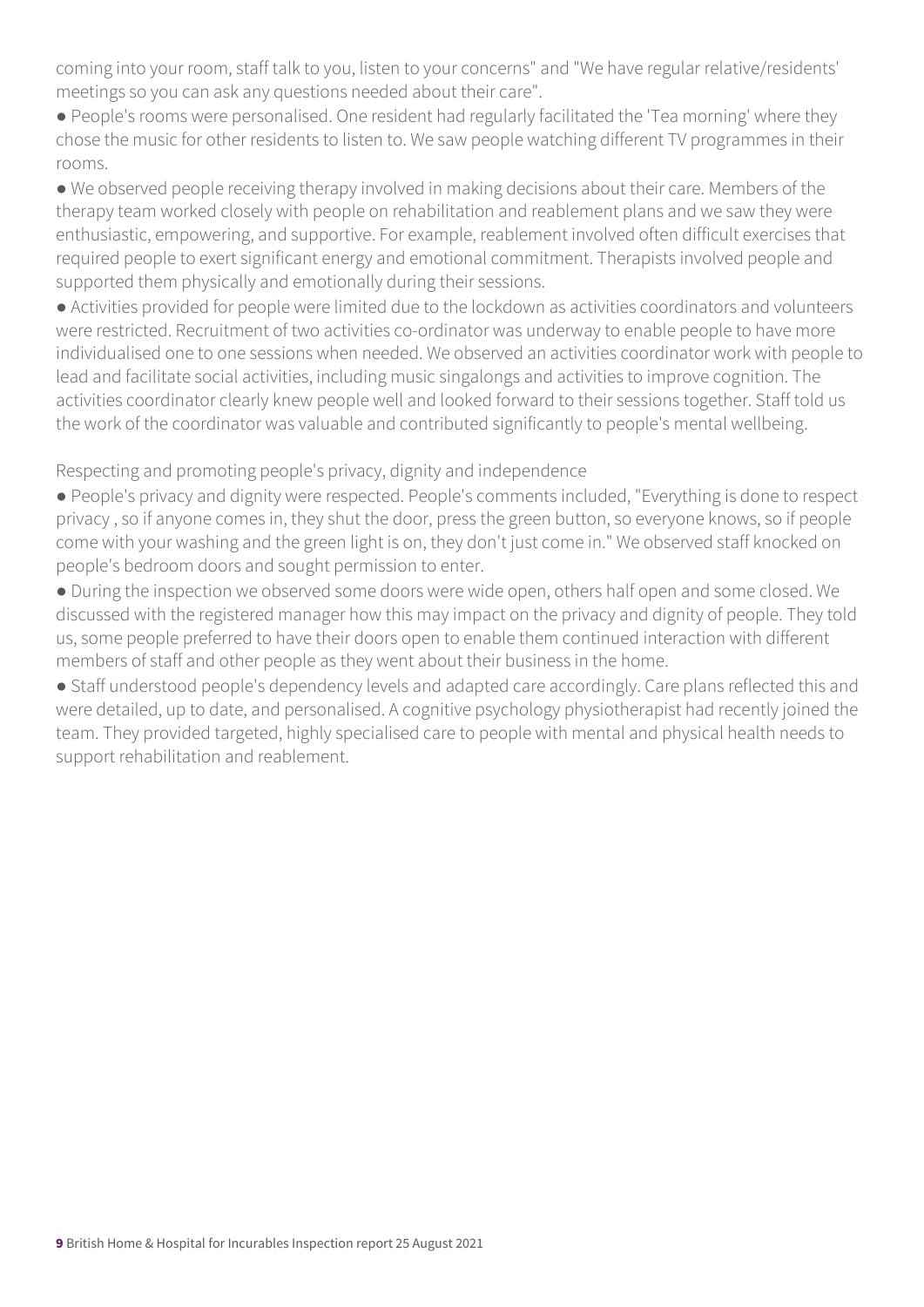### Is the service well-led?

# Our findings

Well-led – this means we looked for evidence that service leadership, management and governance assured high-quality, person-centred care; supported learning and innovation; and promoted an open, fair culture.

At the last inspection this key question was rated as Requires improvement. At this inspection this key question has now improved to Good. This meant the service was consistently managed and well-led. Leaders and the culture they created promoted high-quality, person-centred care.

Managers and staff being clear about their roles, and understanding quality performance, risks and regulatory requirements

At our last inspection were found the audits were not always effective used to identify and address shortfalls in medicine management, staff supervisions and training, record keeping and recruitment process. This was a breach of regulation 17 (good governance) of the Health and Social Care Act 2008 (Regulated Activities) Regulations 2014.

Enough improvement had been made at this inspection and the provider was no longer in breach of this part of regulation 17.

● At this inspection we found the provider and registered manager had increased their oversight on monitoring the quality of care. Audits were carried out regularly and any issues identified were followed up and acted on.

- Staff told us, records and audits confirmed they were supported regularly by supervisions and appraisal. Staff attended one to one and team meetings with management team.
- Audits showed staff followed medication protocols around PRN (when needed). Nurses and management reviewed care records to ensure they were complete and reviewed when needed. The registered manager ensured staff made changes to care plans and other documentation as highlighted in audits. For example, staff made changes to care plans to show person centred and or include more information about changes to a person's health and the support they required.
- Checks were made which ensured staff application forms were completed and showed full employment history.
- The provider and registered manager understood their regulatory requirements and operated the service based on meeting the regulations governing the care and support they provided to people.

Promoting a positive culture that is person-centred, open, inclusive and empowering, which achieves good outcomes for people

• At our last inspection, we found there was a systemic culture of poor morale amongst the staff members. At this inspection staff told us relationships between teams and management had improved. Staff felt more empowered to speak up and raise concerns about their welfare and the quality of care they provided. The registered manager, unit managers, nurses undertook supervisions, groups sessions and one to one meetings to help build staff relationships. The provider and registered manager continued to engage in various activities to build staff morale and foster closer working relations between teams. For example, the chief executive officer held monthly meetings with staff to hear the views and how they wished to develop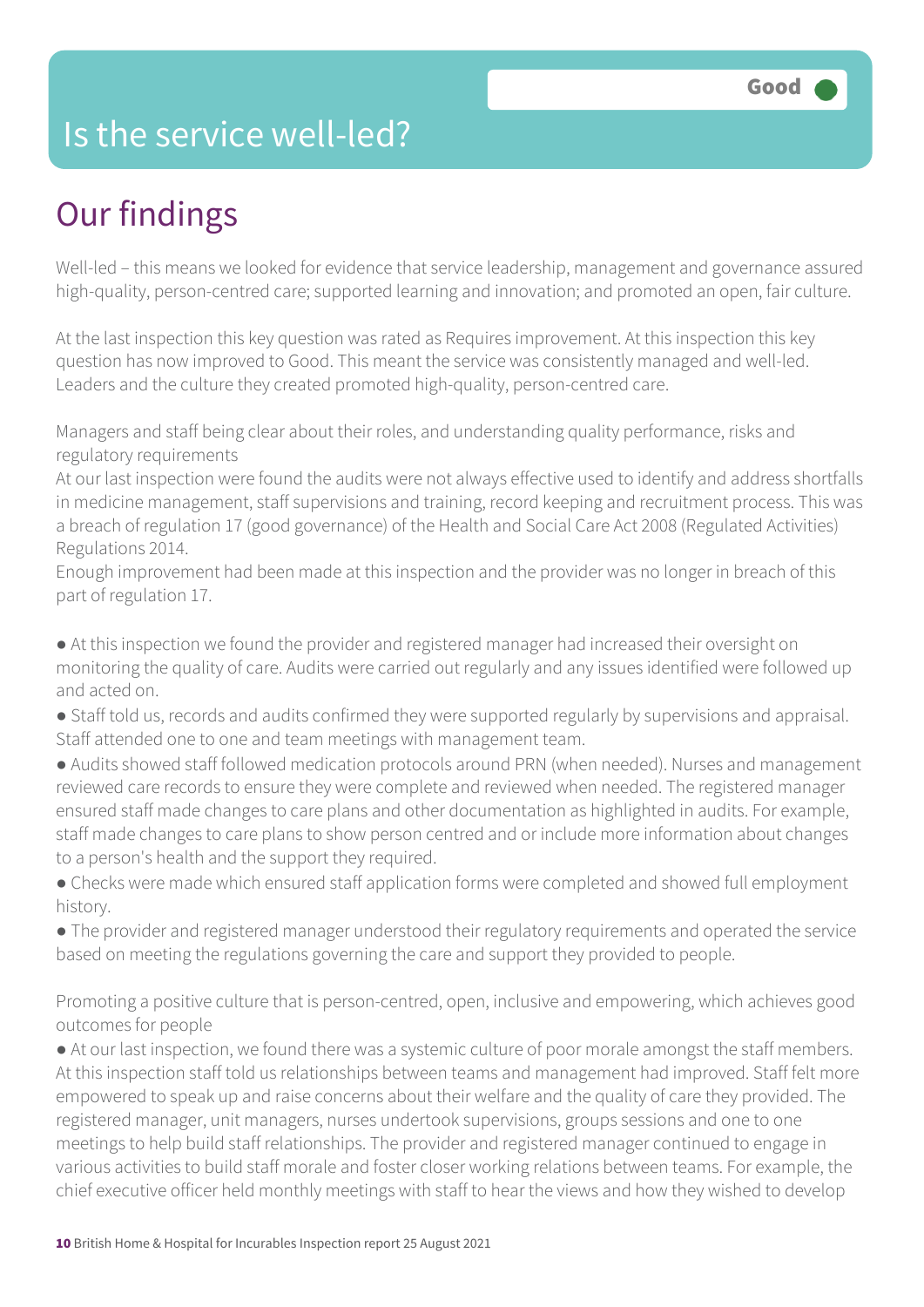positive relations among staff.

● People and their relatives told us the registered manager and provider encouraged an inclusive and empowering culture. People were encouraged to talk about their health and well-being and how they wished to receive support. Feedback about management and leadership was positive.

● People and staff told us the registered manager was honest and open to ideas to improve the quality of care.

● Overall staff felt communication and support had improved significantly. One member of staff said, "Things are much better. We have a voice, people are mostly happy and if something goes wrong, we can talk about it, which we wouldn't have done before." The management team continued to work with staff and clinical leads on information sharing between teams. We were assured with the action taken which ensured staff had sufficient information about people's needs and how the service was run. Staff told us the clinical leads and managers were approachable and supportive.

How the provider understands and acts on the duty of candour, which is their legal responsibility to be open and honest with people when something goes wrong

● The registered manager understood requirements relating to their registration and we had been informed about important events that had occurred within the service. The provider and registered manger acknowledged safeguarding concerns, complaints and incidents and accidents and apologised when things went wrong. The registered manager was open and honest about the challenges faced at the home and understood the procedures they had to follow should things go wrong. This was also evidenced when a safeguarding concern was raised during the inspection.

Engaging and involving people using the service, the public and staff, fully considering their equality characteristics

● People using the service and their relatives were involved in care delivery and felt the registered manager listened to them and acted on their concerns. People were given opportunities to share their views and ideas about the service. Staff said they were encouraged to provide feedback about the service and felt management considered their views. The provider had increased communication during the pandemic with service users, relatives and other stakeholders via telephone and virtual meetings.

● Staff continued to be supported through the pandemic by regular supervision and an annual performance and development review. The management team highly valued the staff for the additional work they had put in during the pandemic.

Working in partnership with others

● The provider worked with other health and social care professionals and agencies to ensure people received appropriate support.

● People benefitted from access to a therapies team that focused on their individualised therapy care plans. This included input from a cognitive therapist, who worked with the activities coordinator to plan informal sessions that would support people who received reablement care. This team provided training and activities plans for care staff to support people when the therapies service was not in operation. This contributed to better outcomes for people.

Continuous learning and improving care

● The registered manager completed lessons learned from incidents and concerns raised at the service, which enabled continuous learning and reduced the potential of re-occurrence. For example, the quality of care and support provided had improved due to changes made after audits. Staff told us and records confirmed that follow up actions were identified where necessary and addressed. Staff had opportunities to share their views about the service in one-to-one and team meetings their line managers and surveys.

● The provider and registered manager looked for ways to improve the service. There was a five-year